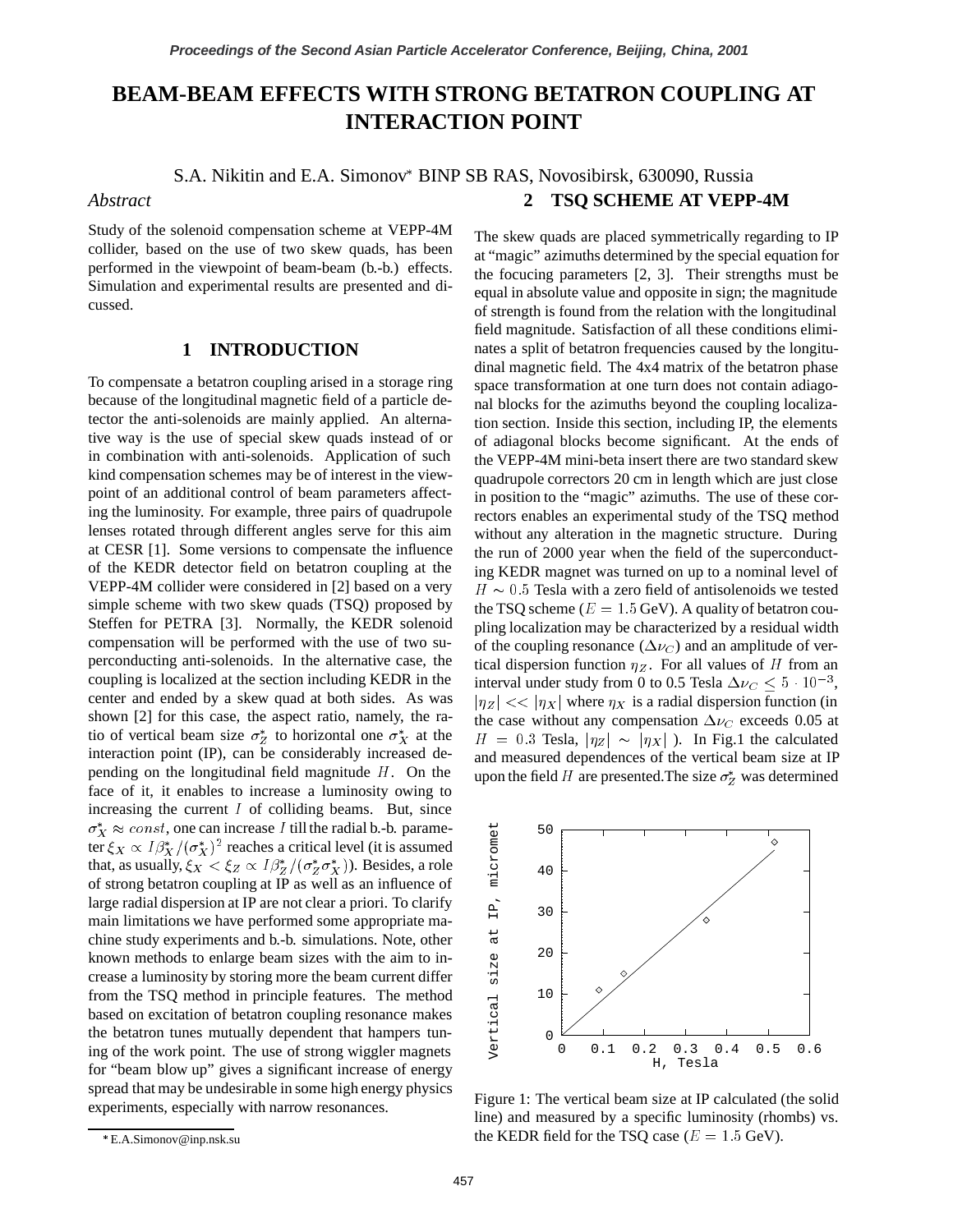from the measured specific luminosity ( $\sigma_X^* \approx const$ ). In the case of conventional solenoid compensation (or of zero field H) the natural vertical size  $\sigma_Z^*$  is about of 5  $\mu$ m at the coupling coefficient (a ratio of the vertical emittance to the radial one) of  $\sim 10^{-2}$ . So the use of TSQ increases the aspect ratio in 10 times at  $H \sim 0.5$  Tesla.

#### **3 BEAM-BEAM SIMULATION MODEL**

The simulation ultra-relativistic model is based on the weak-strong approximation with taking into account for the longitudinal motion. The weak beam consists of some probe particles which execute a 6D motion and interact with the steady strong beam. The strong beam is represented as a thick nonlinear lens with the Gauss distribution of density in all three dimensions. The betatron and the synchrotron motion of the probe particles along the ring are described in linear approximation with the help of the symplectic matrices. Total transformation of betatron coordinates at one turn is added by a transformation accounting for radiation damping and quantum excitation. To calculate a probe particle motion through IP the following known algorithms are used [4]:

- Disruption. The strong beam is divided by some slices along the longitudinal direction. The transverse coordinates of a probe particle vary while it moves from one slice to another; the particle momentum is changed at intersection of the slices.
- HourGlass Effect. Transverse sizes of the strong beam (i.e. of separate slices) depend upon the azimuth of interaction between the probe particle and the slice.
- The variation of the transverse particle momentum is described by the Bassetti-Erskine formula. The longitudinal momentum is changed in accordance with the Hirata formula which conserves the symplecticity.

The simulation code for the ensemble of ten probe particles takes statistics during hundreds of the damping time and computes the vertical size of the weak beam depending on the b.-b. parameter and the detector magnetic field.

## **4 SIMULATION AND EXPERIMENTAL RESULTS**

The Fig.2-7 demonstrate the results of simulation for the case of TSQ compensation at various values of <sup>H</sup> and of the radial dispersion function  $\eta_X^*$  at IP ( $E = 1.5$  GeV). For VEPP-4M  $\eta_X^* = 80$ . The case  $\eta_X^* = 0$  is a model situation. The b.-b. parameter is determined as

$$
\xi_Z = \frac{N r_0 \beta_Z^*}{2\pi \gamma \sigma_Z^* (\sigma_Z^* + \sigma_X^*)}
$$

where  $\sigma_Z^*$  and  $\sigma_X^*$  are assumed, here and further, to be sizes not disturbed by b.-b. effects. Two calculated values are under comparison: the vertical beam size at IP and one at the technical section with RF system. The size at RF grows more faster with  $\xi_Z$  than the size at IP. This tendency



Figure 2: The simulated vertical beam size at IP (the solid line) and at the RF system (the dashed line) normalized to their values not disturbed by b.-b. effects versus  $\xi_Z$  at  $H = 0.06$  Tesla,  $\eta_X^* = 80$  cm.



Figure 3:  $H = 0.14$  Tesla,  $\eta_X^* = 80$  cm.

is sustained by a simple model of linear lens placed at IP. Explanation is a significant initial size at IP. Let  $\xi_C$  be a critical value of the b.-b. parameter, which is determined as shown in Fig.2-7 by a criterion of doubling in size at IP. The typically attainable luminosity may be estimated as:

$$
L_t = \frac{\pi \gamma^2 \xi_C^2 \sigma_Z^* (\sigma_X^* + \sigma_Z^*)^2 f_0}{(r_e \beta_Z^*)^2 \sigma_X^*}.
$$

Simulated and measured behaviors of  $L_t$  for VEPP-4M depending upon the field  $H$  are represented in Fig.8. Collapses of the calculated curve between values  $H = 0.1$  and  $H = 0.2$  as well as above  $H = 0.25$  Tesla correlate with experiment. An advantage of the TSQ method ("1") over usual ones ("2") may be possible only in those ranges of H where  $(\xi_C^2 \sigma_Z^*)_1/(\xi_C^2 \sigma_Z^*)_2 > 1$ . In the case  $\eta_X^* = 80$ cm, because of a significant decrease of  $\xi_C$  (from  $\sim 0.045$ ) to  $\sim$  0.025 - see Fig.2-4), such a condition is not realized sufficiently. Maximal luminosity of  $\sim 3 \cdot 10^{29}$  does not exceed the level of  $5 \cdot 10^{29}$  achieved in a whole series of experiments with  $H = 0$  at E=1.5 GeV. In the model case  $\eta_X^* = 0$ , the parameter  $\xi_C$  drops by 10% only (see